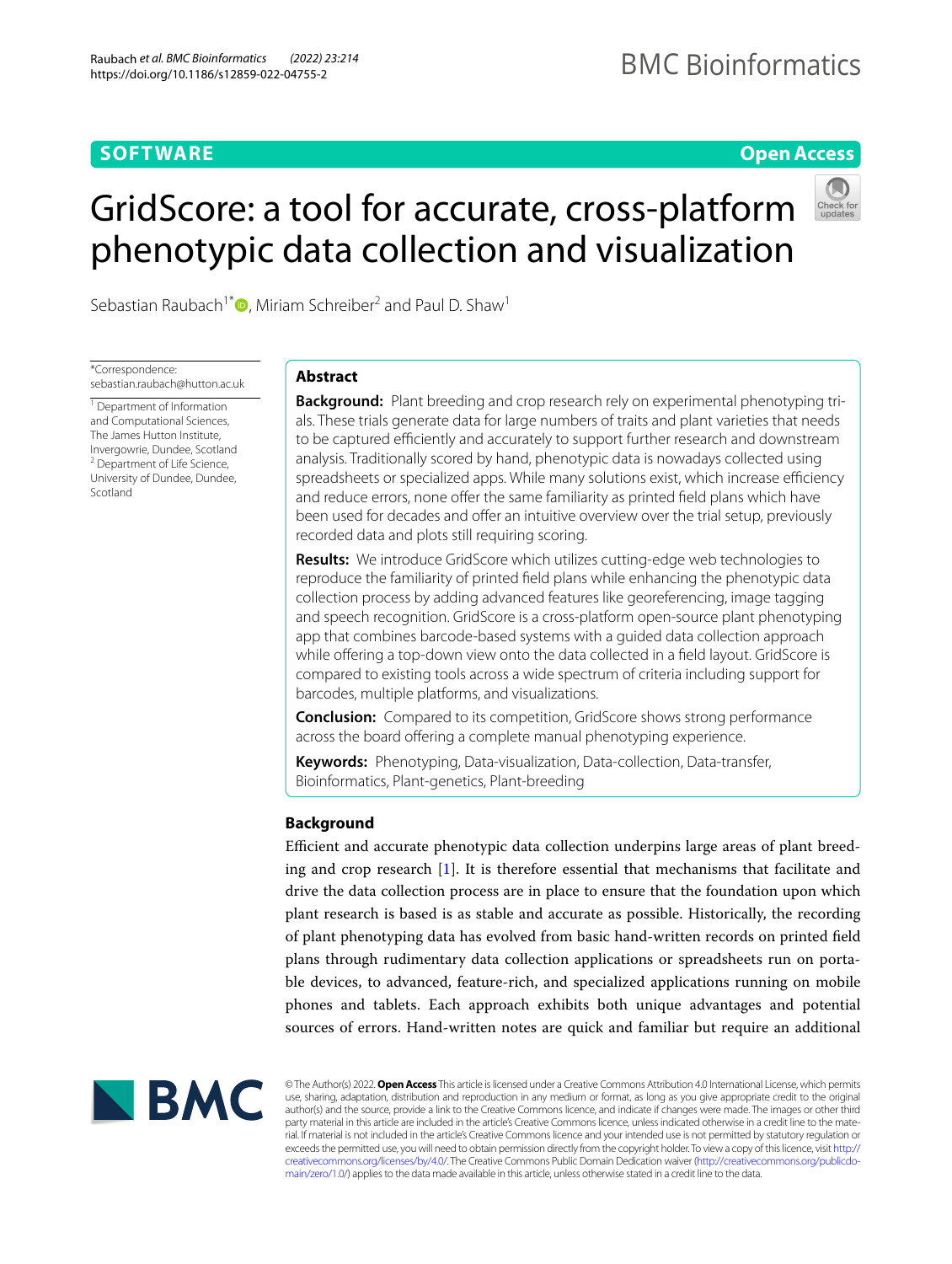digitization step and are prone to errors such as typos, number swaps and feld layout mix-ups. Illegible or simply unfamiliar handwriting further impede the digitization step. Spreadsheets are the natural next step forward from hand-written notes and are a widely used tool for data recording. They offer basic mechanisms for data verification with most users familiar with their operation. When used on mobile devices outdoors, spreadsheets have major limitations relating to the accurate input of data due to the application complexity, sunlight, and often awkward input methods. In addition, more advanced features which are important like image tagging or geolocation are not available.

Modern mobile applications (apps) represent a current approach towards efficient manual plant phenotyping. They aim to work on low-cost mobile devices and address many of the issues that previous approaches exhibit. While tools such as Germinate Scan [[2\]](#page-6-1) try to reduce user input to a minimum by completely adopting barcodes for the identifcation of plants as well as traits and phenotypes, apps like FieldBook [\[3\]](#page-6-2), KDSmart [[4\]](#page-7-0), PhenoApp [\[5](#page-7-1)] and Phenobook [\[6](#page-7-2)] use a guided approach taking the user through the feld plot by plot in a defned order. What these apps lack is the intuitiveness of handwritten notes and printed feld plans where data was recorded in each cell of the plan and related easily to the field layout. This approach allowed immediate identification of plots requiring scoring and how trait data compares between plots as well as facilitating easier navigation through the feld layout. Outside of the feld of phenotyping, data collection frameworks like the OpenDataKit (ODK) [[7\]](#page-7-3) have gained popularity. While ODK provides an excellent infrastructure for data collection in the feld, it is too abstract to be directly useful for phenotyping. The lack of specificity directly contradicts the need for a fast system closely tailored to the specifc requirements. A logical next step is an application that would harmonize all three approaches—bar coding, guided data recording and a feld-layout-centric overview—into a single tool that is fast, easy to set up and intuitive to use. To this end, we propose a new phenotyping app which we call 'GridScore'.

## **Implementation**

GridScore is a cross-platform open-source plant phenotyping app combining a visual view of the feld layout with barcode system compatibility and a guided data collection approach allowing step-by-step collection of phenotypic data. GridScore is a Progressive Web App (PWA) written in Vue.js  $[8]$  $[8]$  and supported by a Java  $[9]$  $[9]$  and MySQL  $[10]$  $[10]$  $[10]$ server-side to facilitate confguration and data sharing across devices. GridScore uses cutting-edge web technology standards such as reactive interfaces, usage of the Web Speech API (Application Programming Interface), support for High Dots Per Inch (HiDPI) displays and IndexedDB [\[11](#page-7-7)] for the local storage of data on the device.

## **Results and discussion**

## **Installation, setup and usage**

GridScore runs on any modern phone, PC or tablet across all major platforms. Installing GridScore is achieved by either bookmarking the website or using the browser's install feature to pin it to the user's home screen from which point onwards it acts in the same way as other native applications. GridScore is also available using a native Android wrapper and can conveniently be installed through the Google Play Store. All data generated and stored using GridScore is held locally on the device ensuring its ofine availability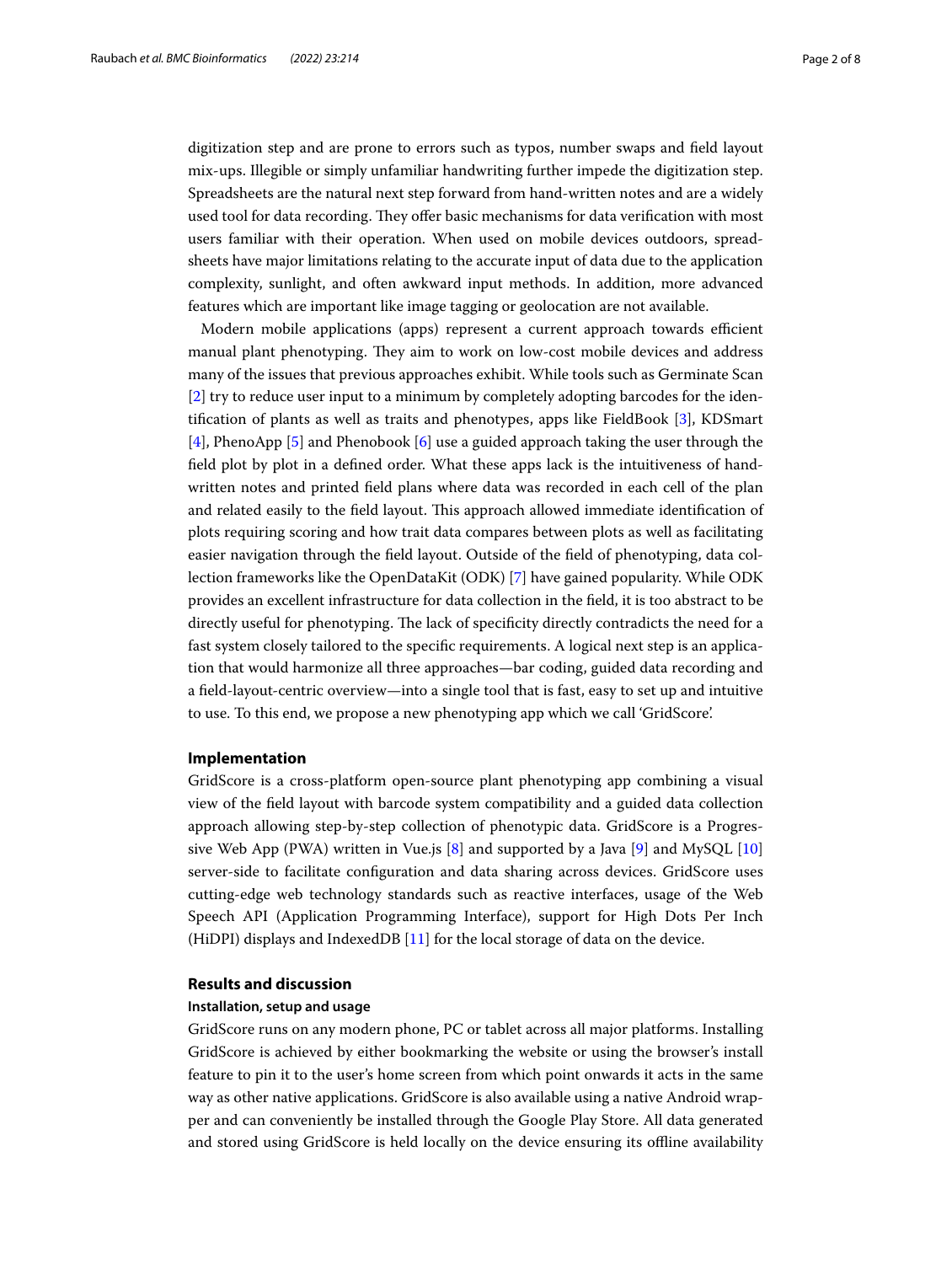and removing the need for a mobile data signal or wireless network connectivity while collecting data. When connectivity is available, data can be synchronized between devices using the GridScore server architecture allowing data to be collected on multiple devices. This is achieved by communicating with the central GridScore server or, optionally, a local instance of GridScore using the official Docker  $[12]$  $[12]$  container.

The process of using GridScore can be split into four parts: setup, data collection, data visualization and data sharing. The setup step requires, at a minimum, a distinctive trial name, the number of rows and columns in the feld layout, the list of planted germplasm/replicates and the list and data types of traits scored during the trial. Grid-Score uses a row by column feld layout as this was shown through user shadowing to be the most natural and commonly used trial layout, however, alternative layouts can be accommodated. The list of germplasm is used to fill the layout with unique germplasm identifers. If available, these can be linked to barcodes located in the trial to simplify the plot identifcation by scanning the appropriate barcode, which reduces the error rate for misidentifcation of plots. Traits can be of the following types: foating point number, integer, categorical, date or free text. GridScore will adapt the data input mechanism to the data type of each trait accordingly by showing a numeric input keyboard, drop-down options or calendar inputs. As a data validation mechanism, range restrictions can be assigned to numeric traits and valid categories for categorical traits must be pre-defned. Data type enforcement alongside restrictions allow for early error prevention during the data collection process. Invalid data input will be highlighted and rejected. Repeated measurements of the same trait for a single plot can be enabled by selecting the multimeasurement trait type. Optionally, to support geographic position referencing within trials, the corner points of the feld layout can be defned either manually, through selection on a map, or by visiting the site. Tese trial boundaries together with information on numbers of rows and columns are fed into a perspective projection [\[13](#page-7-9)] onto the sur-face of the earth (Fig. [1](#page-3-0)c). The projection allows the pinpointing and highlighting of the current GPS (Global Positioning System) location, giving an accurate position of where data is collected as well as providing the user with a reference point within the feld plan showing their current position and aiding in the navigation of the trial.

To simplify the setup process, trials can be confgured on a PC using GridScore in a web browser and can then be shared to mobile devices by generating and scanning a QR (Quick Response) code. Tis code uniquely identifes the trial setup and allows facile sharing of identical configurations to other devices. The main data entry interface of GridScore consists of a tabular representation of the feld layout where each cell represents a plot or a pot (Fig. [1a](#page-3-0)). Recorded data is indicated in each cell by a uniquely colored circle (using color blind safe palettes) for each trait. Tis allows quick identifcation of the data collection progress per trait as well as plots that still require data collection.

## **Data collection and visualization**

Data collection is achieved by identifying the current plot either by its row and column number, via the GPS position indicator, by scanning a barcode identifying the plot or by using the guided data collection mode. Ofering these four options presents fexibility with regards to the collection of data using personal preference. Selecting the plot opens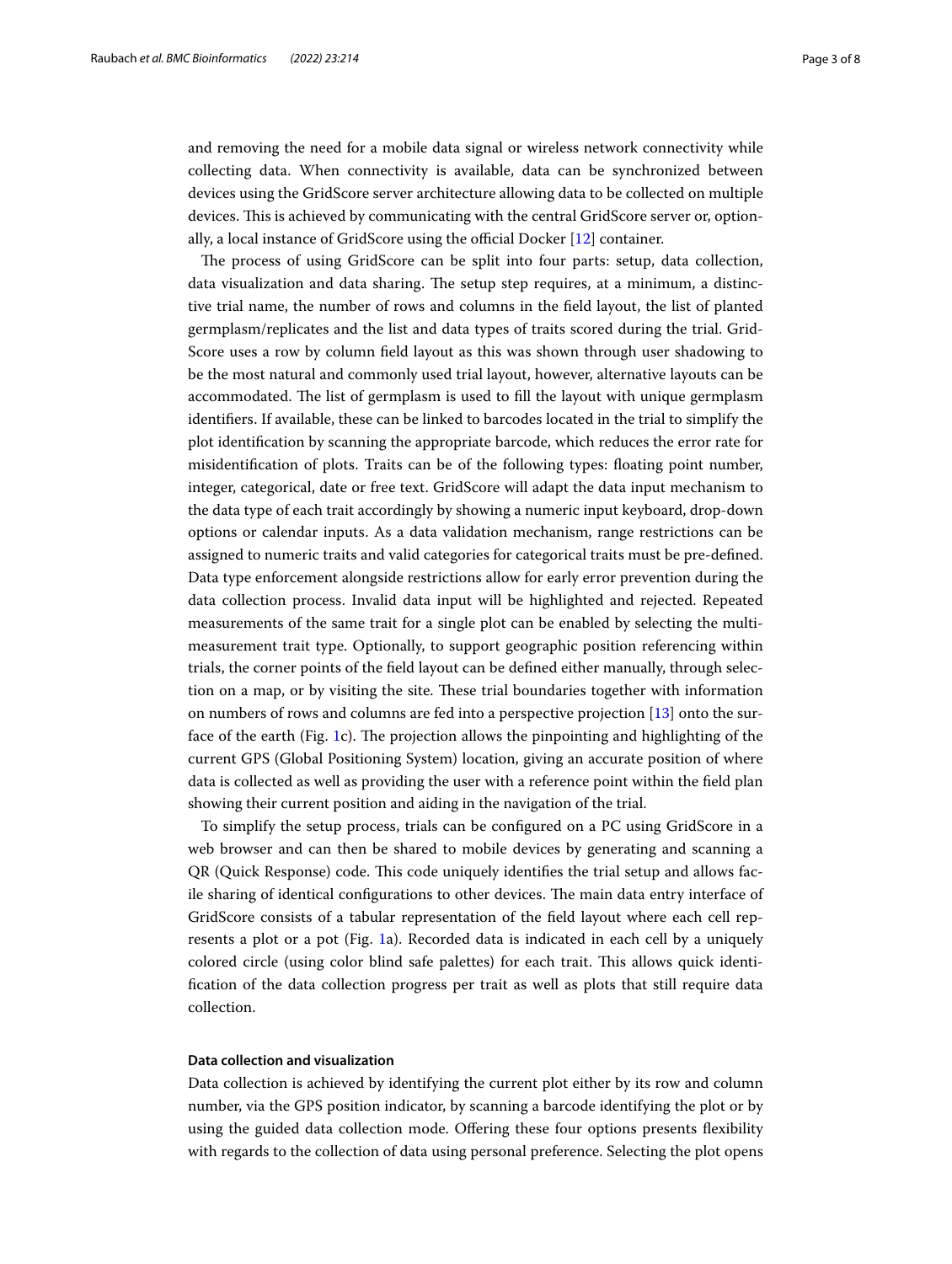

<span id="page-3-0"></span>**Fig. 1** The GridScore user interface. **a** The main data input screen of GridScore refects a feld plan with rows and columns. Each cell represents a plot/pot, and the colored dots indicate which traits have already been scored. **b** Selection of a plot opens the data input dialog. Data is entered for each trait using a data-type-specifc input feld. Image tagging, bookmarking and guided walks are available from this screen. **c** Defning the GPS coordinates of the feld corner points results in a feld plan overview overlaid onto a map. **d** Data visualizations including statistics are available at any time during data collection. All charts can be downloaded for presentations and publications

the data entry dialog (Fig. [1](#page-3-0)b) which, for each trait, shows appropriate input felds based on the data types. Dates can be chosen from a calendar or stepped through via dedicated buttons. Categorical traits are either selectable from a drop-down box or, for a category with few values, selectable via individual toggle buttons. Data input is audibly repeated via text-to-speech technology giving immediate feedback and allowing manual verifcation and correction of data. Predefned valid ranges and category values are checked on each data input and errors are clearly highlighted. Each data point is associated with the timestamp at recording as well as the user's exact geographic location. In addition to predefned traits, free text comments can be added to data points. GridScore ofers this feature via direct text input or speech recognition, where a user's speech is converted into text and stored alongside the recorded data. Photographs are often used to record characters of interest, like unusual phenotypes or weather events, as well as to generate a catalog of individuals during a trial. If taken directly with a digital camera or a phone, these photographs need to be renamed or mapped back to the individual within the trial in a post-processing step, requiring additional time and efort and potentially introducing preventable errors. GridScore can be used to take photographs of plants during the data collection step which are automatically renamed with the germplasm identifer and timestamp as well as tagged with the GPS location. If photographs are taken with dedicated digital cameras, GridScore can associate them back to the data at a later stage. In addition to the manual identifcation of the current plot, GridScore ofers a 'guided walk' option where one of eight navigational sequences through the feld is chosen from any starting position and the user is consequently guided through the feld along this route.

As well as the data recording aspect, GridScore includes data visualizations ofering overviews of the scoring progress and distribution of trait values. A line chart shows the percentage of plots scored per trait over time which acts both as a progress measure, and an indicator for temporal relationships between traits. Additionally, trait values can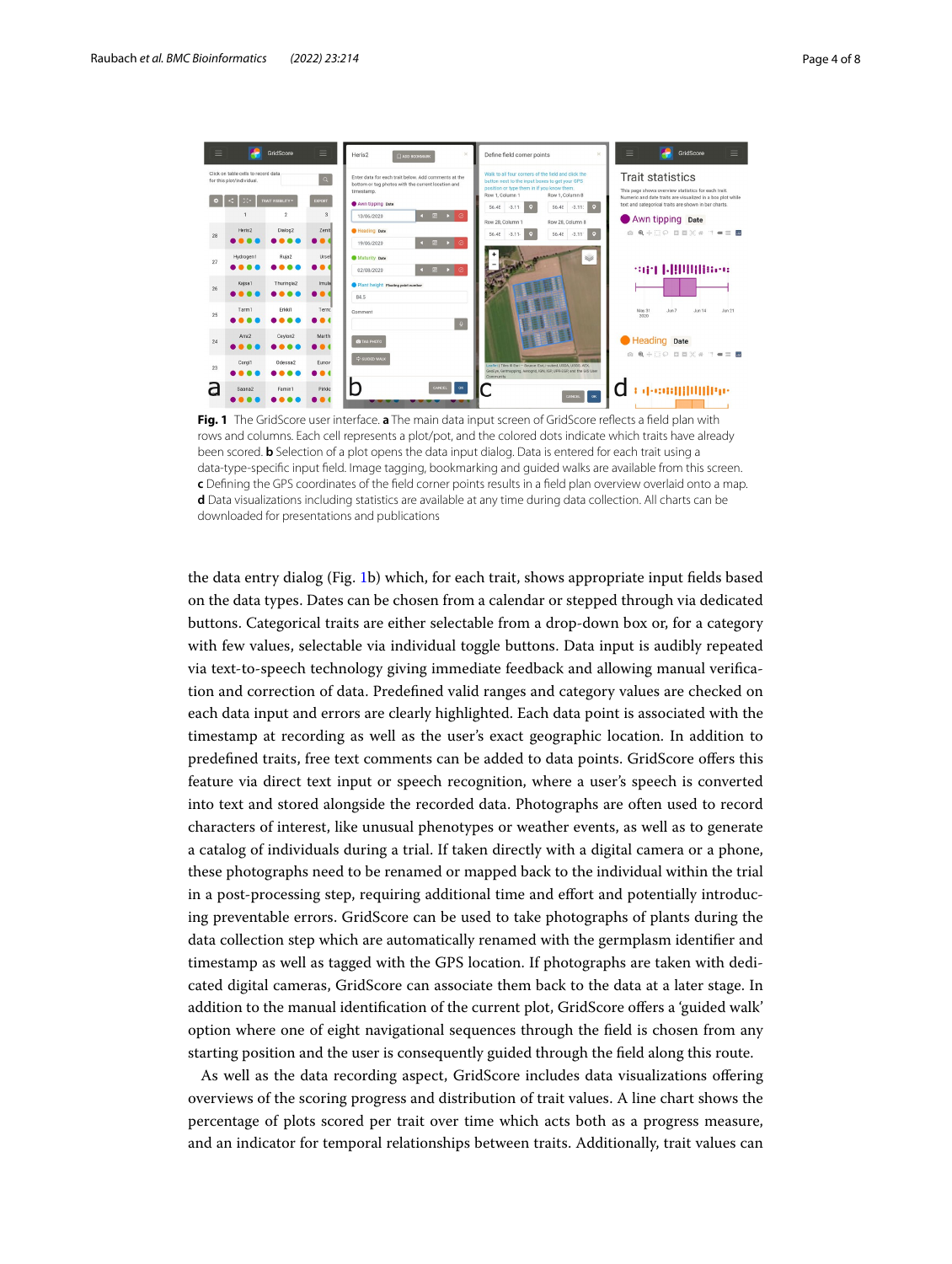be visualized using a heat map which can highlight possible environmental impacts on the trial such as soil properties or edge efects. Another view shows statistical values per trait in the form of box plots for numeric and date traits, and bar charts for categorical traits emphasizing possible outliers and clusters (Fig. [1](#page-3-0)d). Optionally, bar charts along the side of the feld plan can be enabled to highlight the scoring progress per column and row for each trait.

## **Data export and sharing**

Data is exported in a text-based, tab-delimited format. Each row contains the trait data for a specifc germplasm/replicate along with GPS coordinates and timestamp. Trait definitions can be exported together with their data ranges and categories. The formats used are compatible with (but not restricted to) the plant genetic resources database Germinate [\[14\]](#page-7-10) and allow easy import into Excel or any processing pipeline. Using the same QR code process used to share trial setups, the newly scored data can be shared back to the user's PC in the same way to avoid having to manually handle fles. Breeding API (BrAPI) [[15\]](#page-7-11) compatibility currently exists for trait import and we are planning to expand on this in the future to include data export to any BrAPI-compatible database.

### **Exemplar uses of GridScore**

GridScore has been evaluated across species including barley, potato and blackcurrants and in different environments (e.g., fields, glasshouses and poly-tunnels). The generic and adaptable design of GridScore has allowed it to be applied efectively to these scenarios. In blackcurrants, traits like yield are not scored once, but repeatedly across the season, which is achieved by regularly exporting and resetting the trial. In barley, Grid-Score has been used on multiple projects to score traits ranging from growth habit to plant height—measured using a barcoded measuring stick - to date traits such as emergence, heading date and maturity. To support the Commonwealth Potato Collection (CPC) [\[16](#page-7-12)], GridScore was used to extend the image catalog by automatically tagging images with the appropriate germplasm and timestamp.

## **Comparison to other tools**

The area of app-assisted phenotypic data collection has seen a significant interest in recent years and other applications have been developed to assist in the data collection process. Approaches for data collection can be split into three categories: guided, unstructured and feld-plan centric. While guided tools - like KDSmart and Field-Book—aim to steer users through the feld one plot at a time in a strict predefned pattern, unstructured tools free themselves from a feld layout to ofer more fexibility, but consequently lose the very narrow focus of phenotypic data collection. Field-plan-centric approaches assume the viewpoint of a traditional top-down feld plan ofering the required context for phenotypic data collection while not being too restrictive in their navigation. GridScore is the frst app to coin the feld-plan-centric approach exploiting the users' familiarity of feld plans while also ofering guided walks and unstructured input and therefore supporting all three approaches to offer the most flexibility.

Table [1](#page-5-0) shows an overview of representative applications of each type against a list of features. Where required, limitations are added. KDSmart lacks in terms of open-source,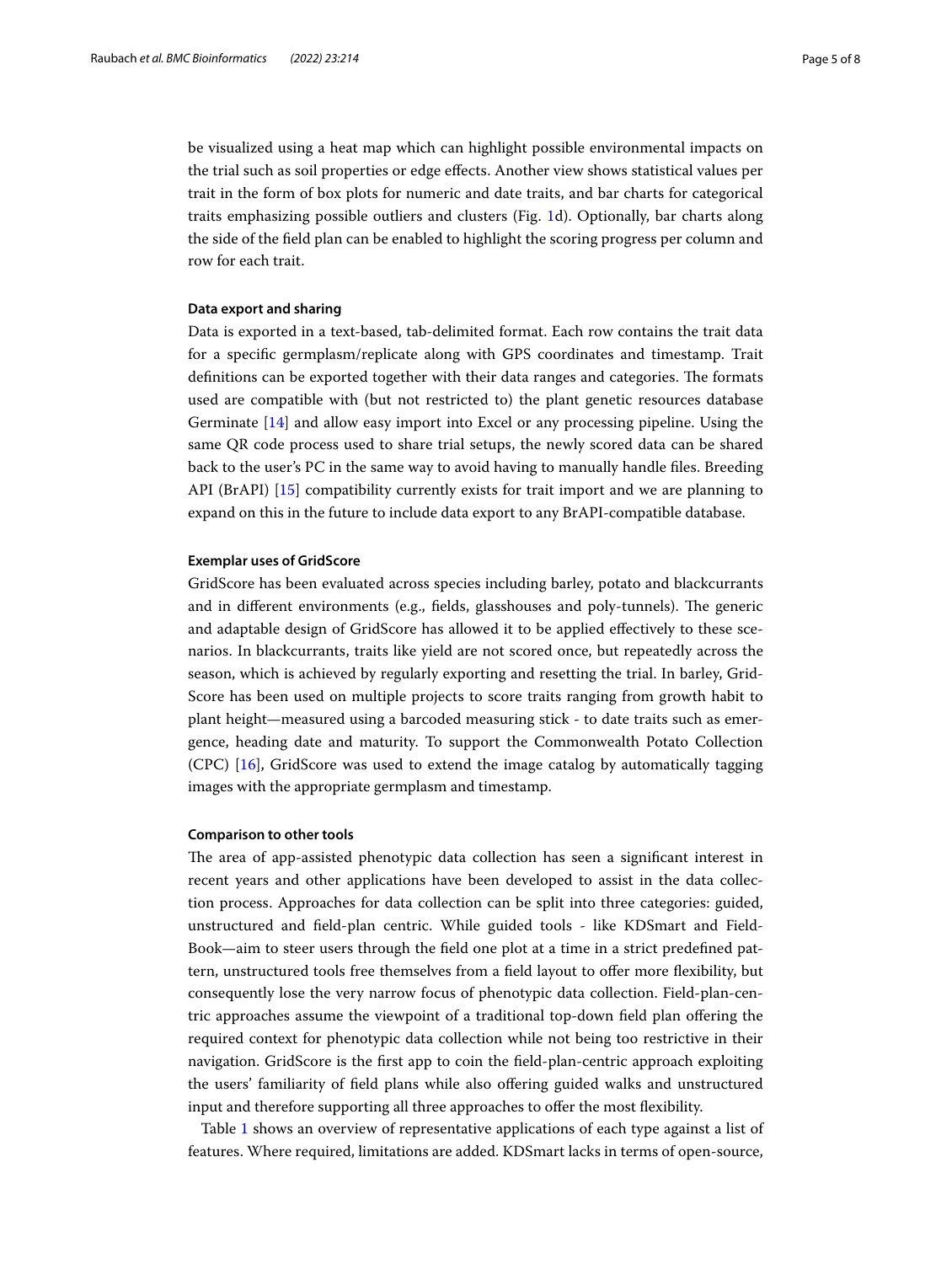|                                             | GridScore                                                          | <b>KDSmart</b>      |                          | FieldBook PhenoApp Germinate | scan                        | Open data kit |
|---------------------------------------------|--------------------------------------------------------------------|---------------------|--------------------------|------------------------------|-----------------------------|---------------|
| Approach                                    | Field-plan-<br>centric, quided,<br>unstructured                    | Guided              | Guided                   | Guided                       | Unstructured                | Unstructured  |
| Barcode sup-<br>port                        | $+$ , camera and<br>scanner                                        | $+$ , camera        | $+$ , camera             |                              | $+$ , camera and<br>scanner | +, camera     |
| Cross-platform                              | $^{+}$                                                             |                     |                          |                              |                             | $^{+}$        |
| Open-source                                 | $+$                                                                |                     | $^{+}$                   | $^{+}$                       | $^{+}$                      | $^{+}$        |
| Trial genera-<br>tion on device<br>possible | $+$                                                                | $^{+}$              | $^{+}$                   |                              | $+$                         |               |
| Stand-alone                                 | $^{+}$                                                             | $^{+}$              | $^{+}$                   | $^{+}$                       | $^{+}$                      |               |
| Field plan view                             | $+$                                                                | $+$                 |                          |                              |                             |               |
| Progress indica-<br>tor                     | +, per column,<br>row, cell and<br>overall                         | +, per cell         |                          |                              |                             | $^{+}$        |
| Guided mode                                 | $^{+}$                                                             | $^{+}$              | $^{+}$                   | $^{+}$                       |                             |               |
| Georeferencing<br>(user position)           | $+$ , on map and<br>field plan                                     | $+$ , on field plan | $\overline{\phantom{m}}$ |                              | $+$ , on map                |               |
| Visualizations                              | $+$ , heat map,<br>timeline, trait<br>statistics, scatter<br>plots | $+$ , heat map      |                          |                              |                             |               |
| Voice feedback                              | $+$                                                                |                     |                          |                              | $^{+}$                      |               |
| <b>BrAPI</b> support                        | $+$ , limited                                                      |                     | $^{+}$                   |                              |                             |               |

<span id="page-5-0"></span>**Table 1** Detailed comparison of data collection applications. Each column represents a phenotypic collection application, and the rows list desirable criteria. Each cell indicates whether the tool fulfls that criterium and to what extent. Plus-signs indicate the full support of a feature while minus-signs mark unavailable features

cross-platform support and BrAPI support. FieldBook lacks cross-platform support, data visualizations, and the feld plan view lacks usability. PhenoApp is not directly available on an app store or online, lacks cross-platform and BrAPI support, visualizations, a feld plan view, GPS referencing, voice feedback and requires locally importing Excel template fles. Germinate Scan lacks cross-platform support, BrAPI support, visualizations, and a feld plan view. Open Data Kit requires complex setup before scoring can start, is not a stand-alone tool, lacks a feld plan view, georeferencing, visualizations and BrAPI support. GridScore shows great performance across the board. The only restriction is the currently limited BrAPI support. In all other categories, GridScore scores better or equal to the other tools and signifcantly advances the capabilities of this class of data collection tools.

## **Conclusions**

GridScore is a new plant phenotyping app utilizing state-of-the-art technologies to improve plant phenotypic data collection. By combining the best features of existing approaches and including a new set of advanced functionalities, GridScore delivers a complete package suitable for manual plant phenotyping experiments. We introduced a new category of manual phenotypic data collection tools inspired by printed feld plan scoring sheets and enriched by a set of innovative features. Together with support for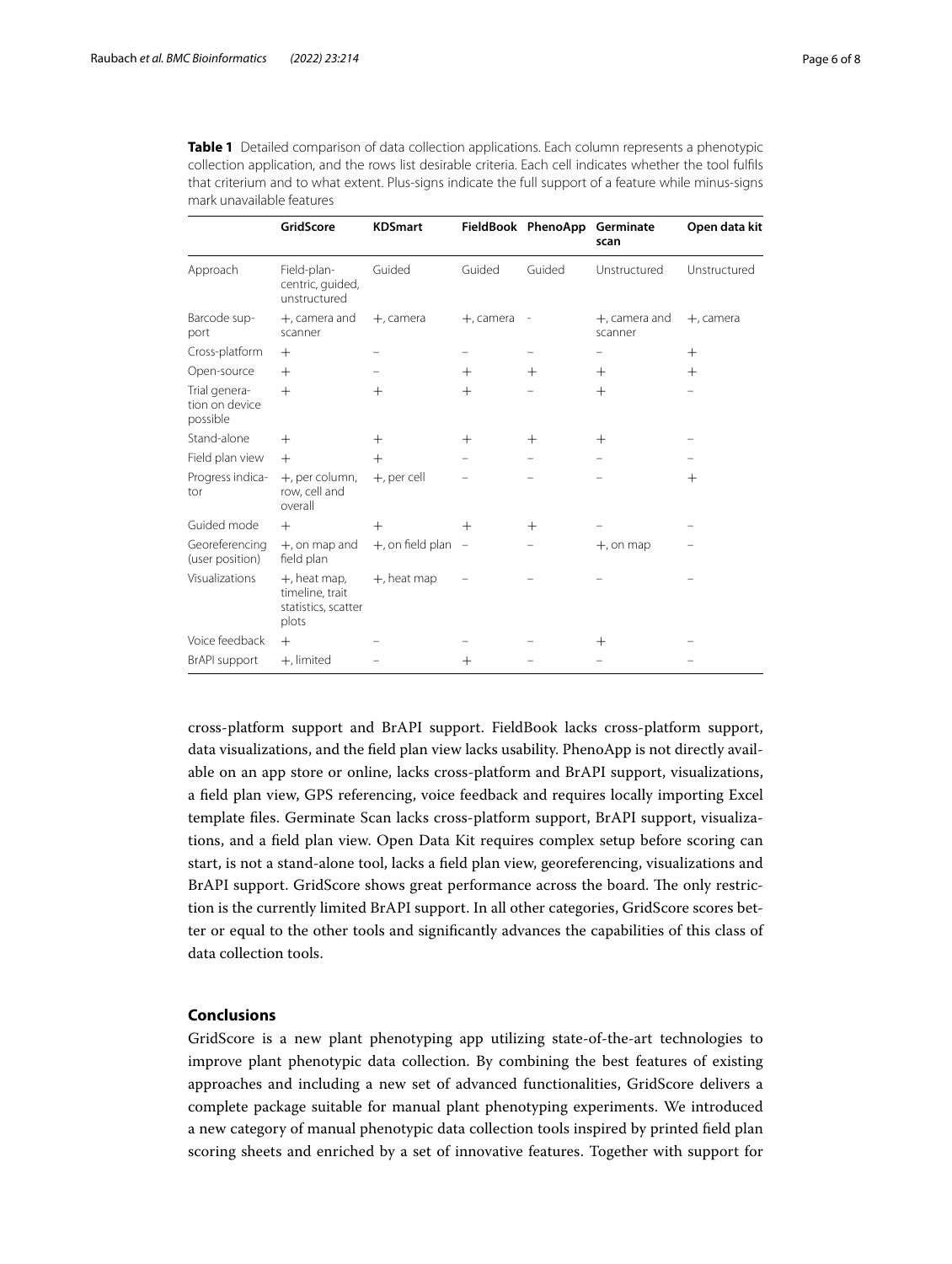guided and unstructured data input, GridScore covers all bases and ofers users the most fexibility. Compared to a representative selection of existing phenotyping apps, Grid-Score outperforms the competition across the board.

## **Availability and requirements**

Project name: GridScore Project home page:<https://ics.hutton.ac.uk/gridscore/>

Operating system(s): Platform independent

Programming language: JavaScript, Java, SQL

Other requirements: Web browser

License: Apache License, Version 2.0

Any restrictions to use by non-academics: None

#### **Abbreviations**

API: Application Programming Interface BrAPI: Breeding API<br>GPS: Global Positic Global Positioning System HiDPI: High Dots Per Inch<br>ODK: Open Data Kit Open Data Kit PWA: Progressive Web App QR Code: Quick Response code.

#### **Acknowledgements**

We would like to thank our colleagues Joanne Russell, Gaynor McKenzie and Dorota Jarret for their invaluable feedback during the development and testing of GridScore.

#### **Author contributions**

SR is responsible for the conceptualization, methodology, software, validation, investigation, data curation, writing of the original draft, writing review & editing, visualization and project administration. MS is responsible for the conceptualization, data curation, writing review & editing and PS is responsible for writing review & editing and supervision. All authors have read and approved the fnal manuscript.

#### **Funding**

This work has been supported by the Scottish Government's Rural and Environmental Science and Analytical Services (RESAS) division, Scottish Environment Food and Agriculture Research Institutes (SEFARI), Biotechnology and Biological Sciences Research Council (BBSRC ERA-CAPS BB/S004610/1) and the International Barley Hub (IBH). No funders were involved in the study design, data collection, analysis and interpretation, or writing of the manuscript.

#### **Availability of data and materials**

GridScore is open source, freely available and distributed as a Progressive Web App (PWA) across all platforms [\[17\]](#page-7-13), an Android wrapper is available on Google Play [[18](#page-7-14)]. The source code is available on GitHub [\[19\]](#page-7-15) and a Docker container is available on Docker Hub [\[20\]](#page-7-16).

#### **Declarations**

**Ethics approval and consent to participate** Not applicable.

**Consent for publication** Not applicable.

#### **Competing interests**

The authors declare that they have no competing interests.

Received: 2 February 2022 Accepted: 30 May 2022 Published online: 06 June 2022

#### **References**

- <span id="page-6-0"></span>1. Pieruschka R, Schurr U. Plant phenotyping: past, present, and future. Plant Phenomics. 2019;2019:1–6. [https://doi.](https://doi.org/10.34133/2019/7507131) [org/10.34133/2019/7507131.](https://doi.org/10.34133/2019/7507131)
- <span id="page-6-1"></span>2. Germinate Scan. [https://ics.hutton.ac.uk/get-germinate-scan/.](https://ics.hutton.ac.uk/get-germinate-scan/) Accessed 31 Jan 2022
- <span id="page-6-2"></span>3. Rife TW, Poland JA. Field book: an open source application for feld data collection on android. Crop Sci. 2014;54(4):1624–7. <https://doi.org/10.2135/cropsci2013.08.0579>.